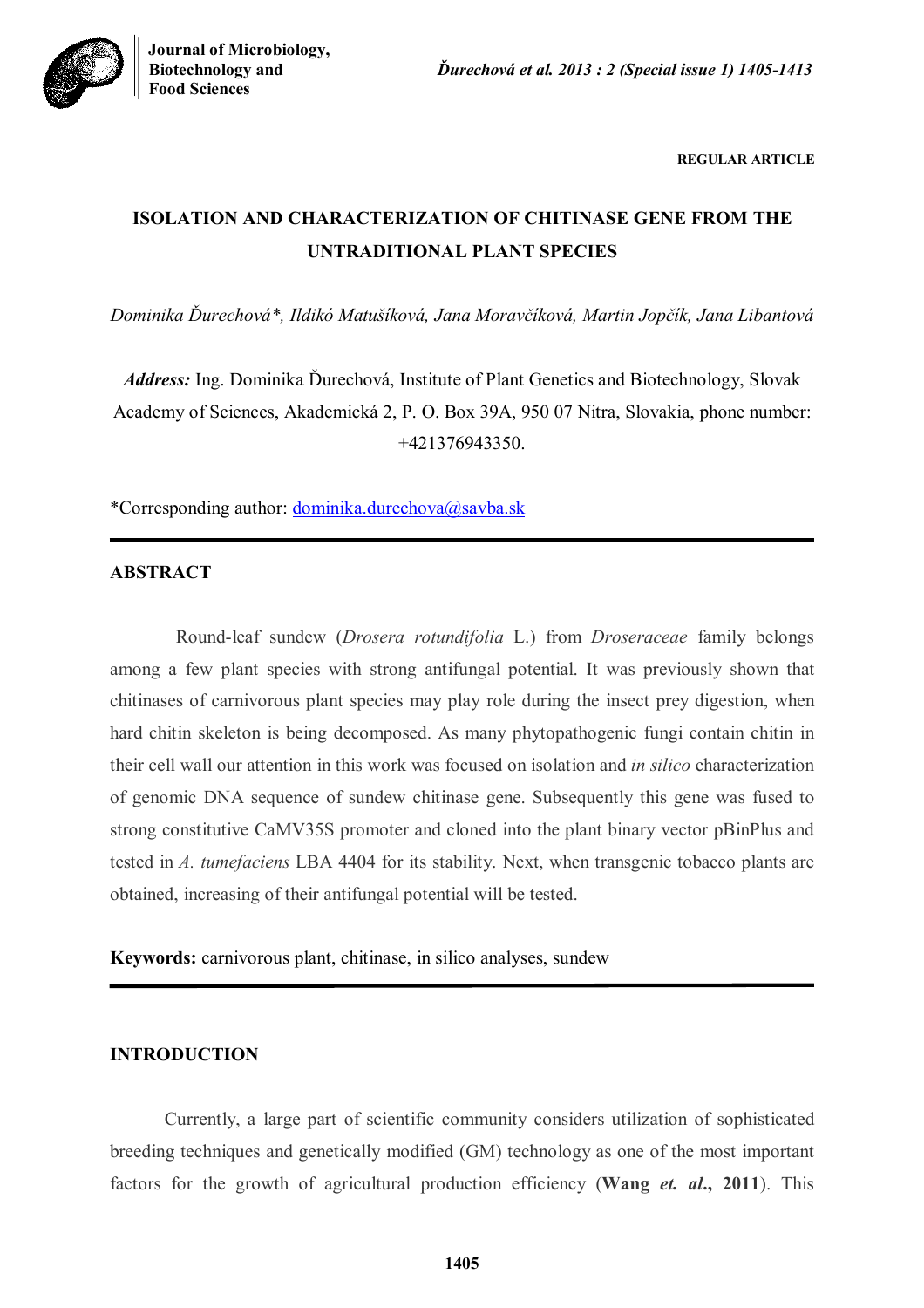approach allows the selection of successful genotypes, isolation and cloning of genes for more useful features of plants and the development and introduction of transgenic cultivars in agricultural practice (**Moeller and Wang, 2008**). One of the important applications of molecular genetics and plant transformation is to increase the resistance of crops to pests, herbicides, phytopathogenic fungi and nematodes (**Collinge** *et al***., 2010**). It involves selection and isolation of suitable genes from any genetic resource, transfer into an economically important crop using methods of genetic engineering and subsequent testing of resistance to a certain type of pathogen. Current research showed that in the case of transfer of some chitinase genes *via* genetic transformation, the defense mechanism of these plants can be enhanced (**Brogue** *et al***. 1991., Datta** *et al***. 2001., Ganesan** *et al***., 2009**). Since there are different chitinases with variable enzyme and antifungal activities in the individual plant species, their isolation and characterization appears to be highly urgent for biotechnology programs. Round-leaf sundew (*Drosera rotundifolia* L.) from *Droseraceae* family, genus *Drosera* is a carnivorous plant that belongs among a few plant species with strong antifungal potential (**Grevenstuk** *et al***., 2012**). The study of **Matušíková** *et al***., (2005)** indicated that sundew chitinases play role during the insect prey digestion, when hard chitin skeleton is being decomposed. For this reason, we focused our attention on the isolation and *in silico* characterization of the sequence of sundew chitinase gene. Then this gene was fused to strong constitutive CaMV35S promoter and cloned into the plant binary vector pBinPlus and tested in *A. tumefaciens* LBA 4404 for its stability. Next, when transgenic tobacco plants are obtained, increasing of their antifungal potential will be tested.

In this work the isolation, *in silico* characterization and the vector construct preparation involving *Drosera rotundifolia* chitinase gene under the control strong constitutive *CaMV 35S* promoter was performed.

# **MATERIAL AND METHODS**

# **Plant material**

Plants of *Drosera rotundifolia* L. were cultivated *in vitro* on basal MS medium (DUCHEFA) supplemented with 2% (w/v) sucrose and 0.8% (w/v) agar (**Bobák** *et al.,* **1995**). The plantlets were cultivated at  $20 \pm 2^{0}C$  with a day length of 16 h under 50  $\mu$ Em<sup>-2</sup> s<sup>-1</sup> light intensity.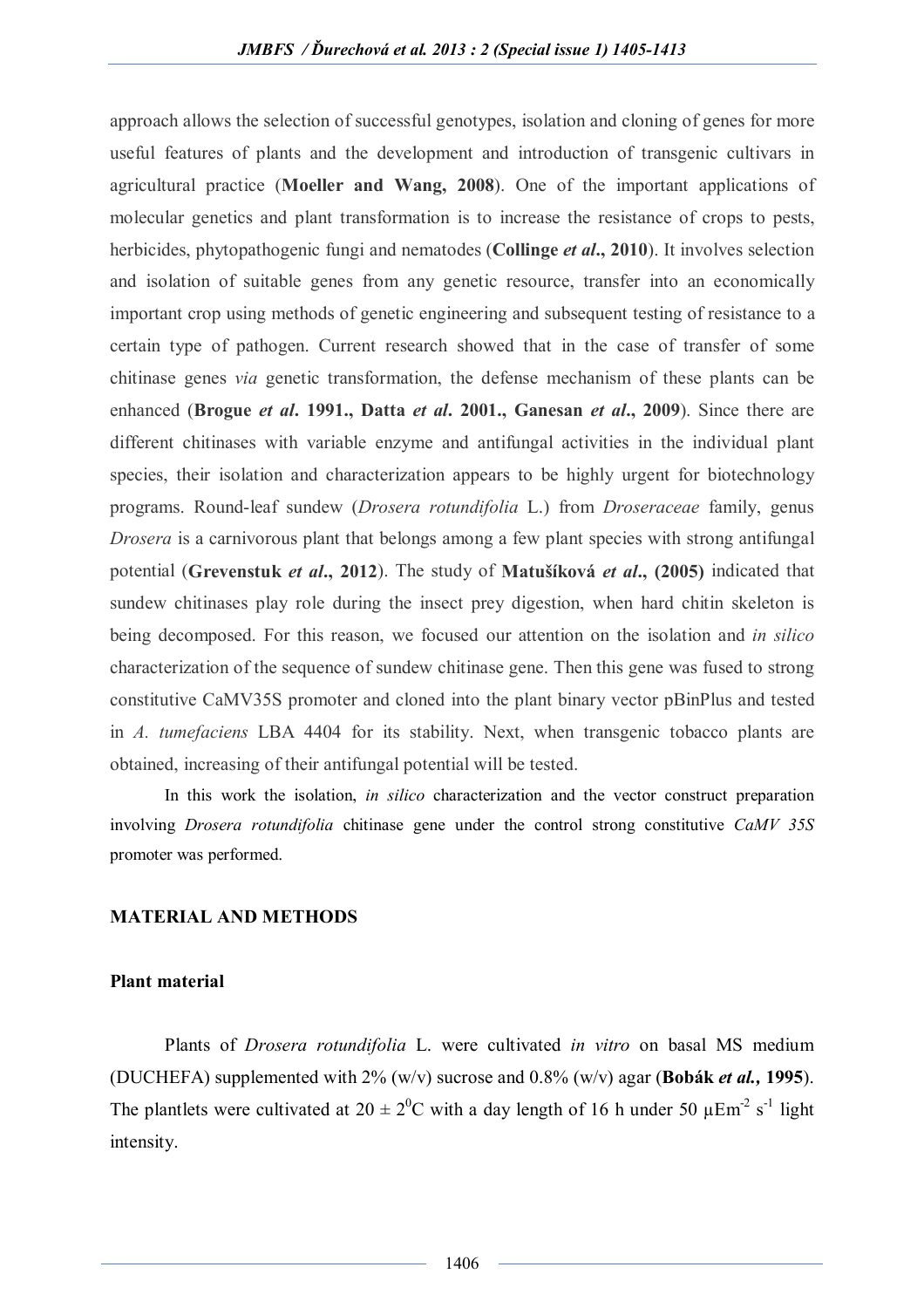# **Isolation of full genomic DNA sequence**

In the case of 5´upstream sequence, the genomic DNA was at first digested with PvuII restriction enzyme. Then after ligation of adaptors to the restriction fragments, the library DNA was used for amplification of fragments, where forward primer was designed in the sequence of adaptor (delivered in kit) and reverse specific primer was composed as follows: Chit REV 5´ ATATGGACCATCTGGTGCAGTTGG 3´. The reaction mixture contained in 50 µl volume 0.075 µg of template library DNA, 0.2 µM FOR and REV primers, 1x PCR buffer, 0.8 mM dNTP mixture and 1U Taq polymerase (INVITROGEN). PCR program involved 1 cycle  $94^{\circ}$ C 3 min; 35 cycles  $[94^{\circ}$ C 25 s,  $62^{\circ}$ C 30s,  $72^{\circ}$ C 90s1;  $72^{\circ}$ C 10 min. In the case 3´downstream sequence the genomic DNA was digested with StuII restriction enzyme. After ligation of adaptors to the restriction fragments, the library DNA was applied in PCR, where reverse primer was designed in the sequence of adaptor (delivered in kit) and forward specific primer was composed as follows: Chit FOR 5´GCATCCGAATGATAATGACAGTGG 3´. The reaction mixture contained in 50 µl volume 0.075 µg of template library DNA, 0.2 µM FOR and REV primers, 1x PCR buffer, 0.8 mM dNTP mixture and 1U Taq polymerase (INVITROGEN). PCR program involved 1 cycle 94<sup>0</sup>C 3 min; 35 cycles [94<sup>0</sup>C 25 s, 62<sup>0</sup>C 30s, 72<sup>0</sup>C 90s]; 72<sup>0</sup>C 10 min.

Subsequently PCR products were isolated from the gel using the Gel extraction kit (QIAGEN), cloned into pGem-T easy vector system (PROMEGA) and sequenced using the M13 primers. Based on obtained sequences the full genomic chitinase gene was amplified on sundew genomic DNA with the primers DrChitFOR 5´AACCATGGGCATTACTATCATGCT 3´ and DrChitREV 5´ AAGCTTAATTAACTGCAGGTCACTGGAT 3´.

# *In silico* **analysis**

Obtained sequences were analysed according to following online programs:

BLAST http://www.ncbi.nlm.nih.gov/BLAST/, CLUSTAL http://www.ebi.ac.uk/Tools/msa/clustalw2/ and GENSCAN http://genes.mit.edu/GENSCAN.html.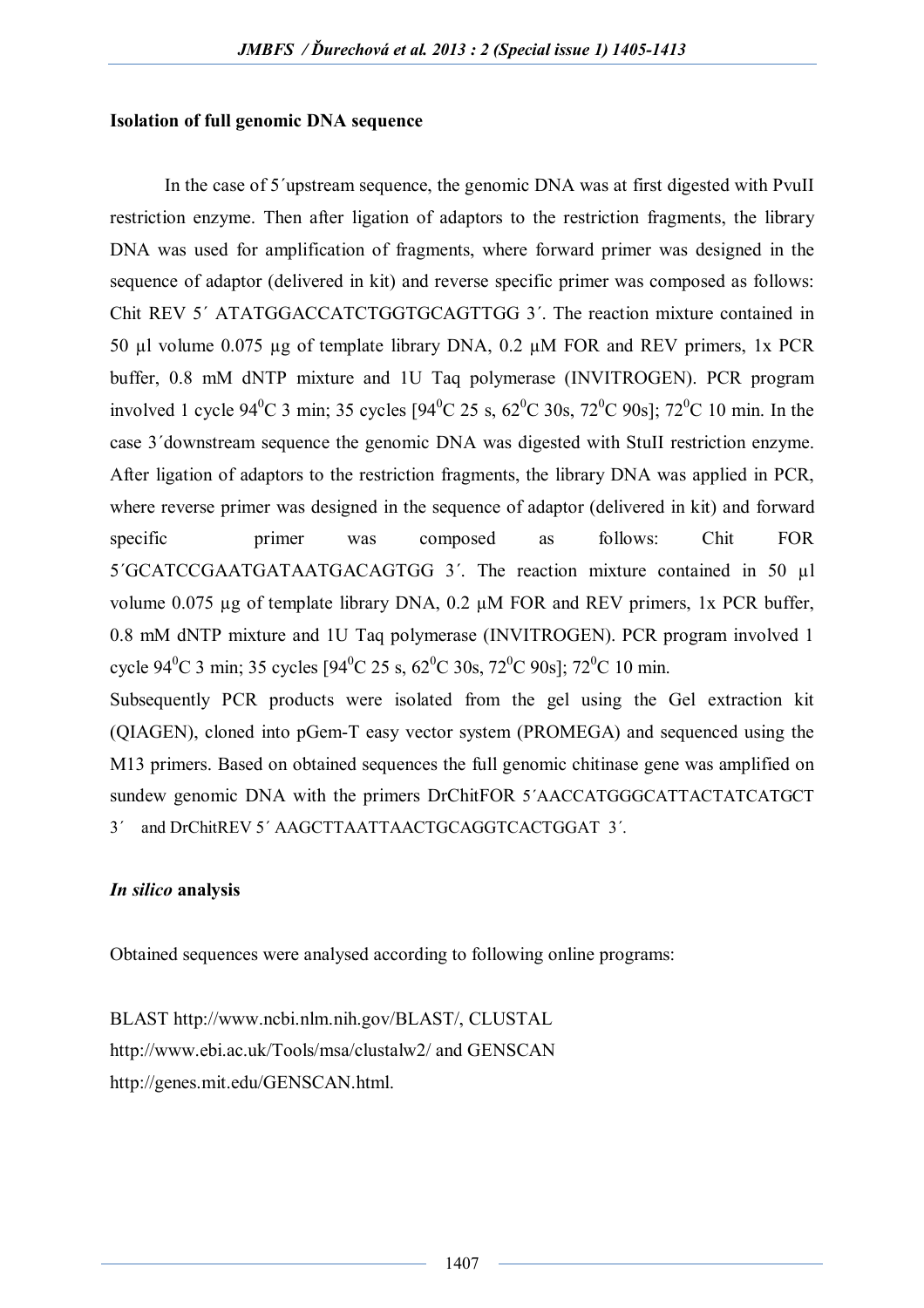#### **Preparation of plant binary vector for plant transformation**

DNA manipulations were carried out as described by Sambrook *et al*. (1989). In first step NcoI – XbaI of chitinase fragment and XbaI – HindIII fragment of 35S terminator were cloned into pSL301 cloning vector. Then HindIII – NcoI fragment of CaMV35S promoter isolated from pCAMBIA1304 plasmid (**Robers et al., 2002**) and NcoI – PacI fragment of chitinase 35S terminator isolated from pRT100 cassette vector (**Topfer et al., 1987**) were ligated into pBinPlus binary vector (**van Engelen et al., 1995**) restricted by HindIII – PacI enzymes. The resulting plant binary construct pDD3 (Figure 1) were transformed into *Agrobacterium tumefaciens* LBA 4404 by triparental mating method (**Matzke and Matzke 1986**).

# **RESULTS AND DISCUSSION**

#### **Isolation of full length chitinase gene and** *in silico* **analyses**

The presence of chitinases in the mucilage from carnivorous plant *Drosera rotundifolia* assumes their activity in digestive processes of captured insect prey and plant defence against phytopathogenic fungi or bacteria (**Matusikova** *et al.,* **2005**). The experiments were therefore focused on isolation and identification of a chitinase gene from this untraditional plant species and subsequent *in silico* characterization.

Full length genomic chitinase sequence isolated from carnivorous plant *Drosera rotundifolia* using the Genome Walking approach was of the length 1665 bps. When the obtained sequence was analysed by BLASTX program the occurrence of the conserved ChtBD1 GH19 hevein domain [cd06921], and chitinase glyco hydro domain19 [cd00325] were detected. The TBLASTX confirmed the greatest consistency of the translated analysed sequence with the chitinases of partial coding sequence of *Drosera spatulata* chitinase (AY643483.1), *Allium sativum* (M94105.1) and *Nepenthes khasiana* (AY618883.1) with E values  $e^{-158}$ ,  $e^{-133}$  and  $e^{-131}$ , respectively. As shown in Table 1 *in silico* analyses using the GenScan program predicted three exons within the analysed chitinase sequence. Splicing of predicted introns by the ProtParam tool (**Gasteiger** *et al.,* **2005**) showed that putative chitinase protein consists of 287 amino acids, has molecular weight of 299 kDa and pI 8.11**.**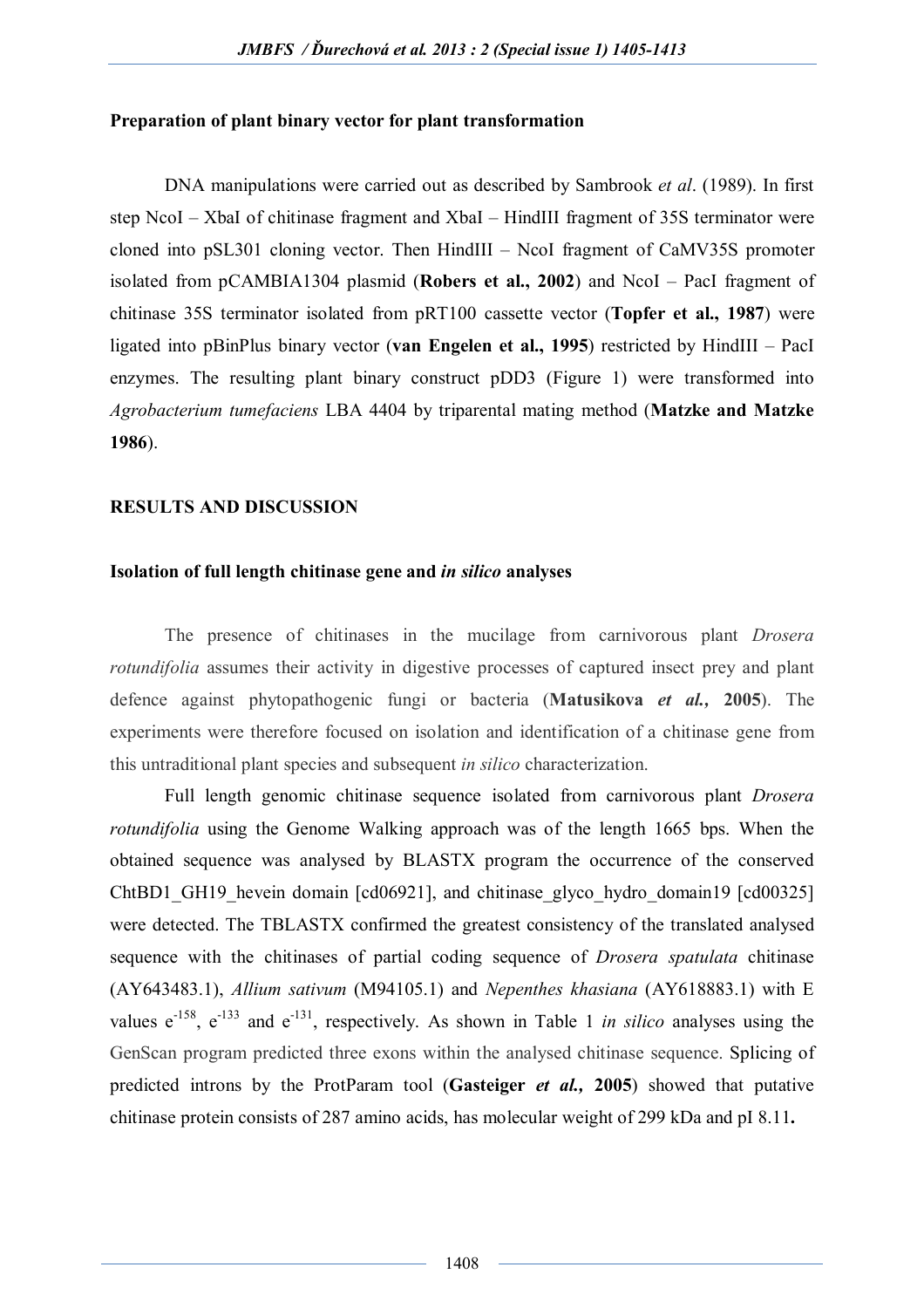| <b>Genomic DNA chitinase</b> |             |              |      |       |       |             |  |  |  |
|------------------------------|-------------|--------------|------|-------|-------|-------------|--|--|--|
| Exon                         | <b>Type</b> | <b>Start</b> | End  | CodRg | P     | <b>Tscr</b> |  |  |  |
|                              | Init        |              | 454  | 352   | 0,831 | 28,83       |  |  |  |
| 2                            | Intr        | 684          | 723  |       | 0,612 | 2,45        |  |  |  |
| 3                            | Term        | 1297         | 1666 | 307   | 0,640 | 22,22       |  |  |  |

**Table 1** Output from the GenScan analyses

Legend: Init - initial Intr - internal Term - terminal exon; CodRg (coding region), P (probability); Tscr (transcription score)

In the second part of our work we focused on preparation of plant expression unit consisting of chitinase gene under the control strong constitutive *CaMV 35S* promoter and its cloning into the plant binary vector pBinPLUS vector (**van Engelen et al., 1995**) resulting in construct pDD3 (**Figure 1**).



**Figure 1** T-DNA structure of the plant binary vector construct pDD3

As a selectable marker the neomycin phosphotransferase (NPTII) regulated by the nopaline synthase (NOS) promoter and terminated by nopaline synthase terminator (NOS TER). Chitinase gene is driven by cauliflower mosaic virus promoter (35SP) and terminated by cauliflower mosaic virus promoter terminator (35S Term).

There are several binary vector systems such as pPZP (Hajdukiewicz et al. 1994), pCAMBIA derivatives (**Roberts et al., 2002**) as well as pCGN (**McBride and Summerfelt, 1990**), pGreen (**Hellens et al., 2000**) and pGPTV (**Becker et al., 1992**) families into which the plant expression units can be cloned, however we preferred the pBinPLUS that involves the *npt*II gene driven by *nos* instead of *CaMV 35S* promoter. When two identical promoters are present in T-DNA of the binary vector, after transformation in many regenerated plants the phenomena of gene silencing may occur (**Vaucheret et al., 1998**).

The correctness of cloning in *E. coli* was verified by restriction analyses using the enzymes *Hind*III–XbaI, HindIII–KpnI, PstI (**Figure 2**).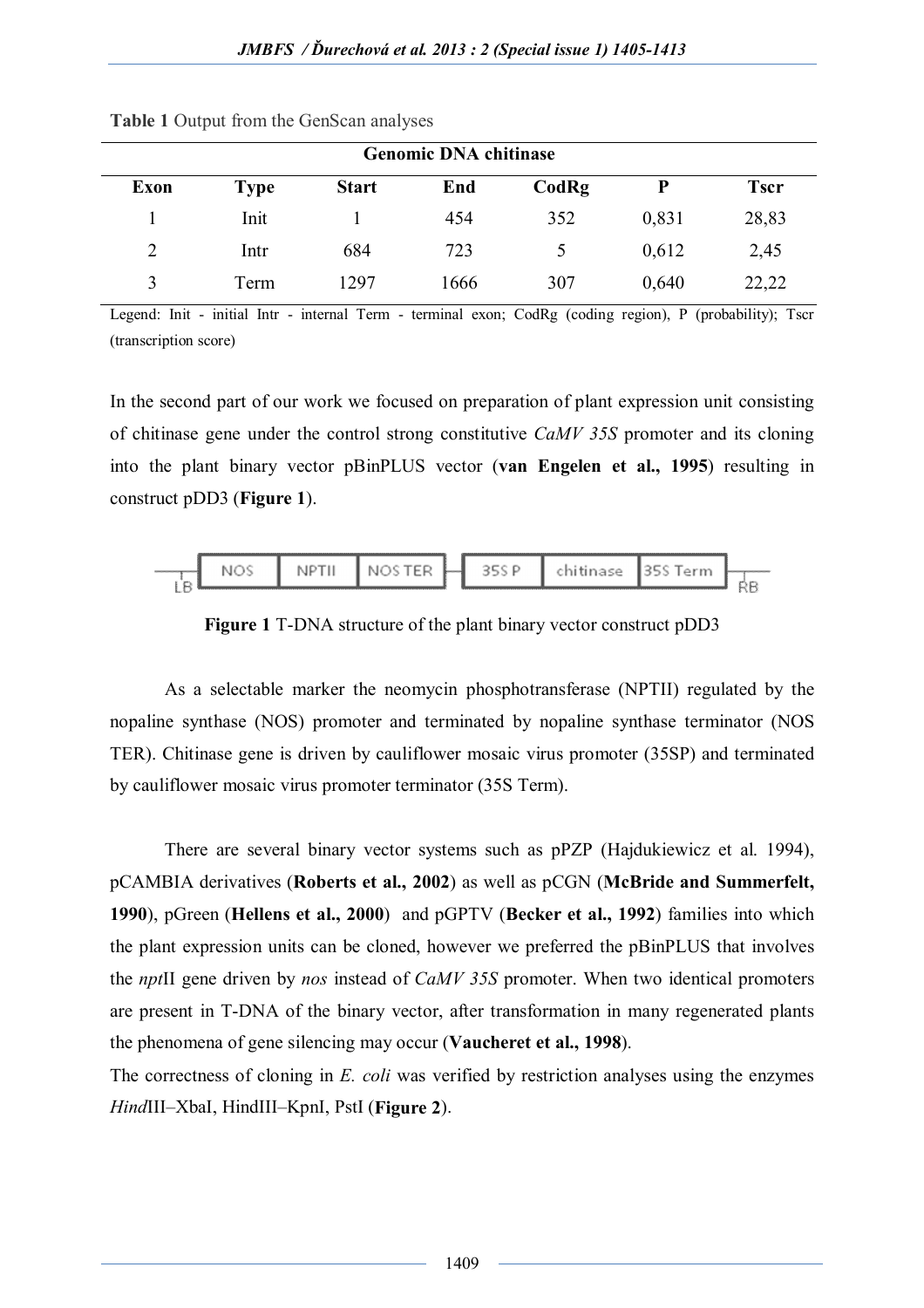| $\mathsf{pb}$       | 1 | $\overline{2}$ | 3 | 4 | 5 |
|---------------------|---|----------------|---|---|---|
| $10000 \rightarrow$ |   |                |   |   |   |
|                     |   |                |   |   |   |
| 2500                |   |                |   |   |   |
|                     |   |                |   |   |   |
|                     |   |                |   |   |   |
|                     |   |                |   |   |   |
|                     |   |                |   |   |   |

**Figure 2** Restriction analysis of the plasmid pDD3

(Lane - Marker 1kbPlus (FERMENTAS). Lane 2 - HindIII– XbaI enzymes yielded the fragments of length 2400 bp and 11000 bp. Lane 3 - HindIII–KpnI enzymes yielded the fragments of length 11000 bp a 900 bp. Lane 4 - PstI enzyme yielded the fragments of length 5300 bp, 5000 bp and 4594 bp. Lane 5 - HindIII–NcoI–PacI enzymes yielded the fragments of length 492 bp, 528 bp, 762 bp, 1359 bp, 1565 bp, 2037 bp and 8201 bp.)

Stability of prepared binary vector construct in *A. tumefaciens* LBA 4404 was verified on one hundred plasmids isolated after re-transformation into *E. coli* and 98% of plasmids yielded with PstI restriction enzyme the correct restriction profile (**Figure 3**).

| pb   | <b>DD3/1</b> |
|------|--------------|
|      |              |
| 5000 |              |
| 3000 |              |
| 2000 |              |
| 1000 |              |

**Figure 3** Restriction analysis pDD3 after re-transformation from *A. tumefaciens* into *E.coli.* For verifying of stability the enzymes KpnI – PstI were used yielding the fragments of length 5091, 5406, 2844 a 1743 bp

# **CONCLUSION**

In this work the isolation, *in silico* characterization and the vector construct preparation involving *Drosera rotundifolia* chitinase gene under the control strong constitutive *CaMV 35S* promoter was performed. Next this construct for transformation of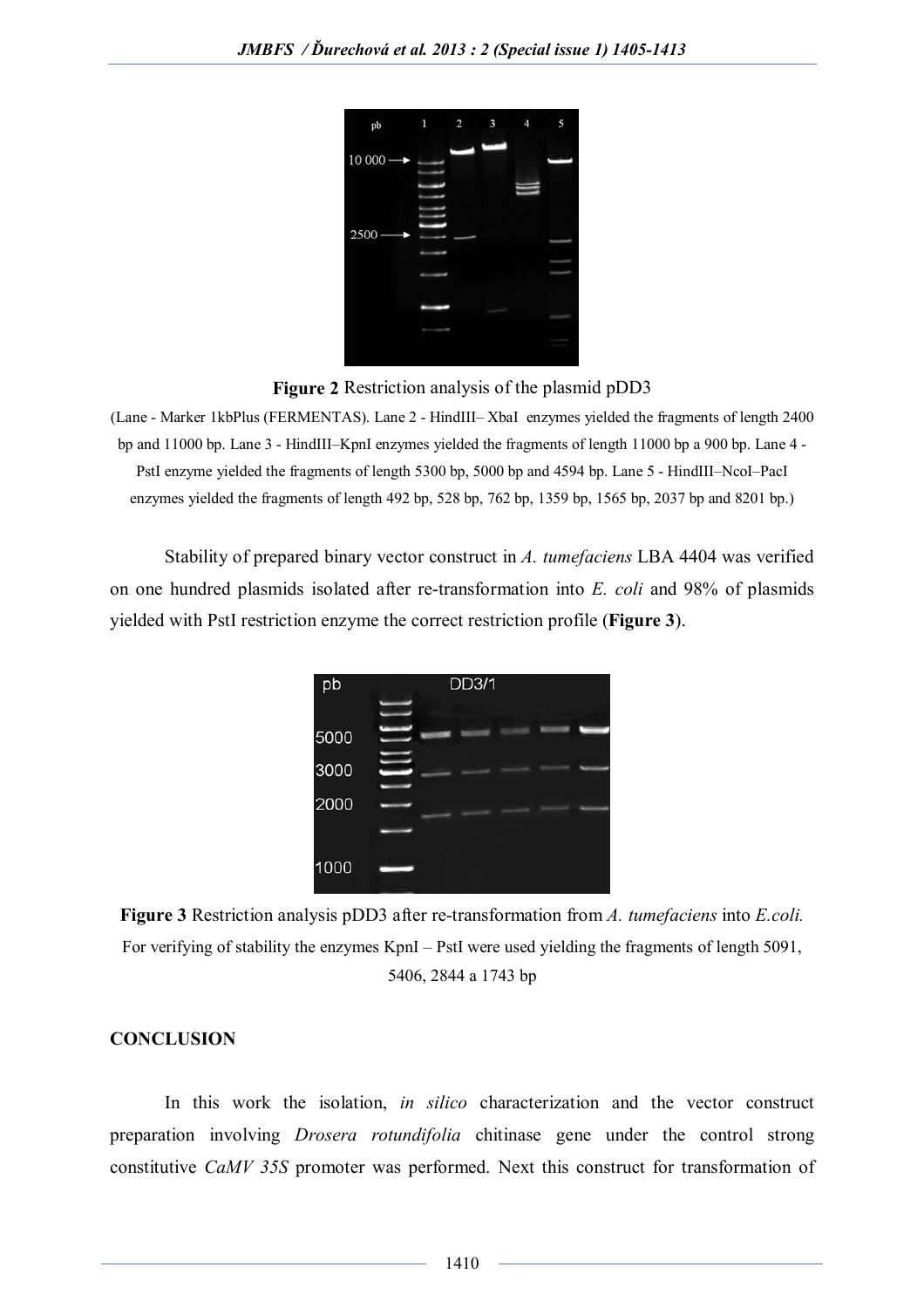model plant – tobacco will be used. In transgenic tobacco plants enhancement of antifungal potential of crude protein extracts (containing also over-expressing sundew chitinase) will be studied.

**Acknowledgments:** This work was supported by the COST FA 1006 project.

# **REFERENCES**

BECKER, D. – KEMPER, E. – SCHELL, J. – MASTERSON, R. 1992. New plant binary vectors with selectable markers located proximal to the left T-DNA border. In *Plant Molecular Biology,* vol. 20, no. 6, p.1195-1197.

BEKESIOVA, I. – NAP, J. P. – MLYNAROVA, L. 1999. Isolation of high quality DNA and RNA from leaves of the carnivorous plant Drosera rotundifolia. In *Plant Molecular Biology Reporter*, vol. 17, no. 3, p. 269-277.

BOBAK, M. – BLEHOVA, A. – KRISTIN, J. – OVECKA, M. – SAMAJ, J. 1995. Direct plant regeneration from leaf explants of Drosera rotundifolia cultured in vitro. In *Plant Cell Tissue and Organ Culture*, vol. 43, no.1, p. 43-49.

BROGUE, K. - CHET, I. - HOLLIDAY, M. - CRESSMAN, R. - BIDDLE, P. - KNOWLTON, S. - MAUVAIS, C.J. - BROGLIE, R. 1991. Transgenic Plants with Enhanced Resistance to the Fungal Pathogen *Rhizoctonia solani*. In *Science*, vol. 254, no. 5035, p. 1194- 1197.

COLLINGE, D. B. – JORGENSEN, H. J. L. – LUND, O. S. – LYNGKJAER, M. F. 2010. Engineering Pathogen Resistance in Crop Plants: Current Trends and Future Prospects. In *Annual Review of Phytopathology*, vol. 48, p. 269-291.

DATTA, K. – TU, J. M. – OLIVA, N. – ONA, I. – VELAZHAHAN, R. – MEW, T. W. - MUTHUKRISHNAN, S. – DATTA, S. K. 2001. Enhanced resistance to sheath blight by constitutive expression of infection-related rice chitinase in transgenic elite indica rice cultivars. In *Plant Science*, vol. 160, no.3, p. 405-414.

GANESAN, M. – BHANUMATHI, P. - GANESH KUMARI, K - LAKSHMI PRABHA, A. – SONG, P. S. – JAYABALAN, N. 2009. Transgenic Indian cotton (Gossypium hirsutum) harboring rice chitinase gene (Chi II) confers resistance to two fungal pathogens. In *American Journal of Biochemistry and Biotechnology*, vol. 5,no. 2, p. 63-74.

GASTEIGER, E. – HOOGLAND, C. – GATTIKER, A. - DUVAUD, S. – WILKINS, M.R. - APPEL, R. D. – BAIROCH, A. 2005*.* Protein Identification and Analysis Tools on the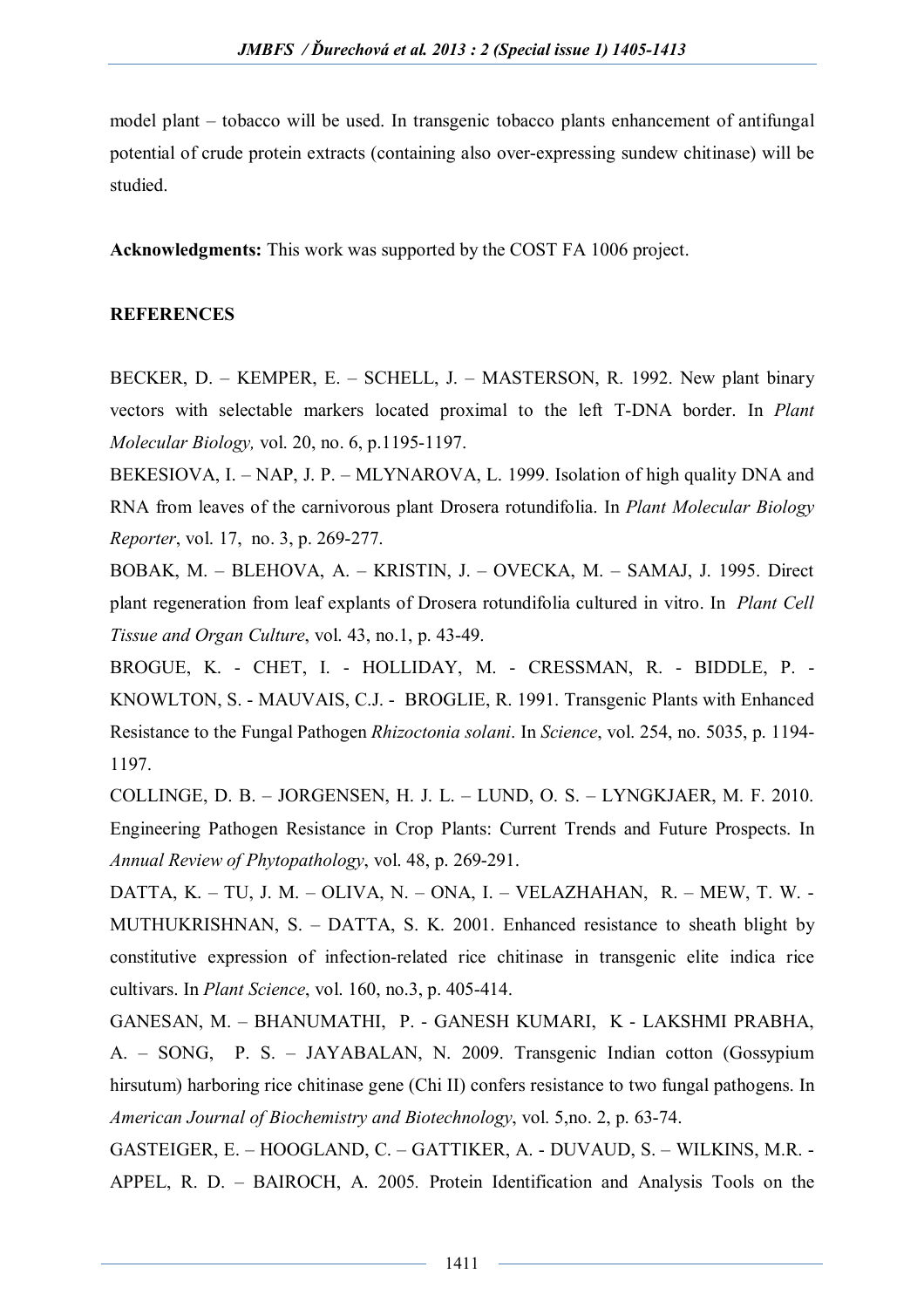ExPASy Server*.* In WALKE, J. M. *The Proteomics Protocols Handbook.* First edit. *Ne*w Jersey: Humana Press Inc, 2005. p. 571-607. ISBN 978-1-58829-343-5.

GREVENSTUK, T. – GONCALVES, S. – DOMINGOS, T. – QUINTAS, C. - VAN DER HOOFT, J. J. J. – VERVOORT, J. – ROMANO, A. 2012. Inhibitory activity of plumbagin produced by Drosera intermedia on food spoilage fungi. In *Journal of the Science of Food and Agriculture*, vol. 92, no. 8, p. 1638-1642.

HAJDUKIEWICZ, P. – SVAB, Z. – MALIGA, P. 1994. The small, versatille pPZP family of Agrobacterium binary vectors for plant transformation. In *Plant Molecular Biology*, vol. 25, no. 6, p. 989-994.

HELLENS, R.P. - EDWARDS, E. A. - LEYLAND, N. R. - BEAN, S. - MULLINEAUX, P. M. 2000. pGreen: a versatile and flexible binary Ti vector for Agrobacterium-mediated plant transformation. In *Plant Molecular Biology*, vol. 42, no. 6, p. 819-832.

MATUSIKOVA, I. – SALAJ, J. – MORAVCIKOVA, J. – MLYNAROVA, L. - NAP, J. P. - LIBANTOVA, J. 2005. Tentacles of in vitro-grown round-leaf sundew (Drosera rotundifoliaL.) show induction of chitinase activity upon mimicking the presence of prey. In *Planta*, vol. 222, no. 6, p. 1020-1027.

MATZKE, A. J. M. – MATZKE, M. A. 1986. A set of novel Ti plasmid-derived vectors for the production of transgenic plants**.** In *Plant Molecular Biology,* vol. 7, no. 5, p. 357-365.

MCBRIDE, K. E. – SUMMERFELT, K. R. 1990. Improved binary vectors for

Agrobacterium - mediated plant transformation. In *Plant Molecular Biology*, vol. 14, no. 2, p. 269-276.

MOELLER, L. – WANG, K. 2008. Engineering with precision: Tools for the new generation of transgenic crops. In *Bioscience*, vol. 58, no. 5, p. 391-401.

ROBERTS, C. S. – RAJAGOPAL, S. – SMITH, L. A. – NGUYEN, T. A. – YANG, W. – NUGROHO, S. – RAVI, K. S –VIJAYACHANDRA, K. – HARCOURT, K. L – DRANSFIELD, L. – DESAMERO, N. – HAJDUKIEWICZ, P. – SVAB, Z. - MALIGA, P. – MAYER, J. E. – KEESE, P. – KILIAN, K. - JEFFERSON, R. A. 2002. pCAMBIA binary vectors: A comprehensive set of modular vectors for advanced manipulations and efficient transformation of plants by both Agrobacterium and direct DNA uptake methods. [online][Accessed 2012-11-28] Available at : <www.cambia.org/pCAMBIA\_vectors.html>; Genbank accession numbers: AF234290 to AF234316.

TOPFER, R. – MATZEIT, V. – GRONENBORN, B. – SCHELL, J. – STEINBISS, H. H. 1987. A set of plant expression vectors for transcriptional and translational fusions. In *Nucleic Acids Research*, vol. 15, no. 14, p. 5890-5890.